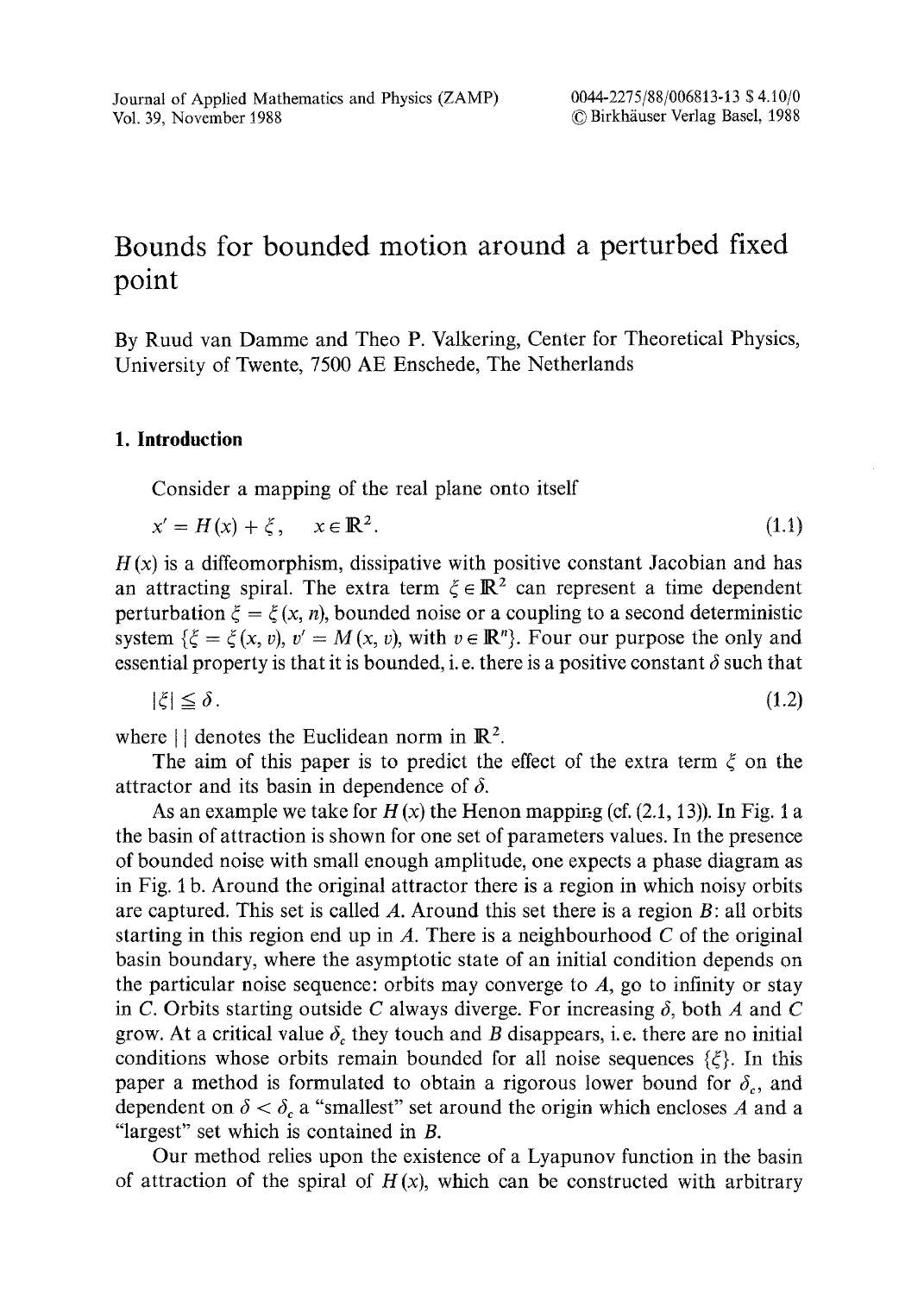

#### Figure 1

a) Sketch of the phase portrait for the Henon mapping (2.1, 13) at parametervalues  $b = 0.9$  and  $c = 0.3$ . Shown are the attractor (+) of  $H(x)$  and the saddle ( $\bullet$ ) with its stable ( $W^s$ ) and unstable  $(W^{\nu})$  manifolds. W<sup>s</sup> is (part of) the boundary of the basin of the attractor. Orbits outside the region enclosed by  $W^s$  diverge. Orbits within this region converge (but cf. Sect. 2). The closed contours are level lines of  $L(x)$ . Each level line is mapped by  $H$  onto the nexts smaller one.

b) Sketch of the phase portrait of the full map (1.1) in case that  $\xi$  represents bounded noise. Orbits starting near the fixed point of H remain in  $\hat{A}$ . Orbits starting in B end up in A, and orbits starting in  $C$  diverge or converge to  $A$ , dependent on the particular noise sequence.

accuracy for any mapping  $H(x)$  with a constant positive Jacobian [1, 2]. This Lyapunov function  $L(x)$  is defined everywhere in the basin of the attractor. It has a minimum equal to zero at the attractor and its level lines  $C_L$  are closed contours around it, where  $C_{L'}$  encloses  $C_{L}$  if  $L < L'$  (cf. Fig. 1 a). Convergence of an orbit to the attractor is governed by the relation  $L(H(x)) = \sqrt{b} L(x)$ , where b is the Jacobian of  $H(x)$ .

The estimates for A and B are based on comparison of the decrease of L due to  $H(x)$  and the possibly counteracting effect of the term  $\xi$ . In fact we demonstrate how to obtain estimates for a smallest  $L_a$  and a largest  $L_b$  such that the region A is contained in  $C_{L_a}$  and the interior of  $C_{L_b}$  is contained in B. Each orbit starting between these two level lines will eventually end up in  $C_{L_a}$ .

In Sect. 2 the main elements related to the construction of the Lyapunov function are summarized, and details of a particular choice for  $H$  (the Henon mapping) are given. The way to determine  $L_a$  and  $L_b$  is treated analytically in Sect. 3 and implemented numerically in Sect. 4. In Sect. 5 the resulting bounds are compared with the phase portrait of (1.1), where a particular (and unfavourable) choice for  $\xi$  is used.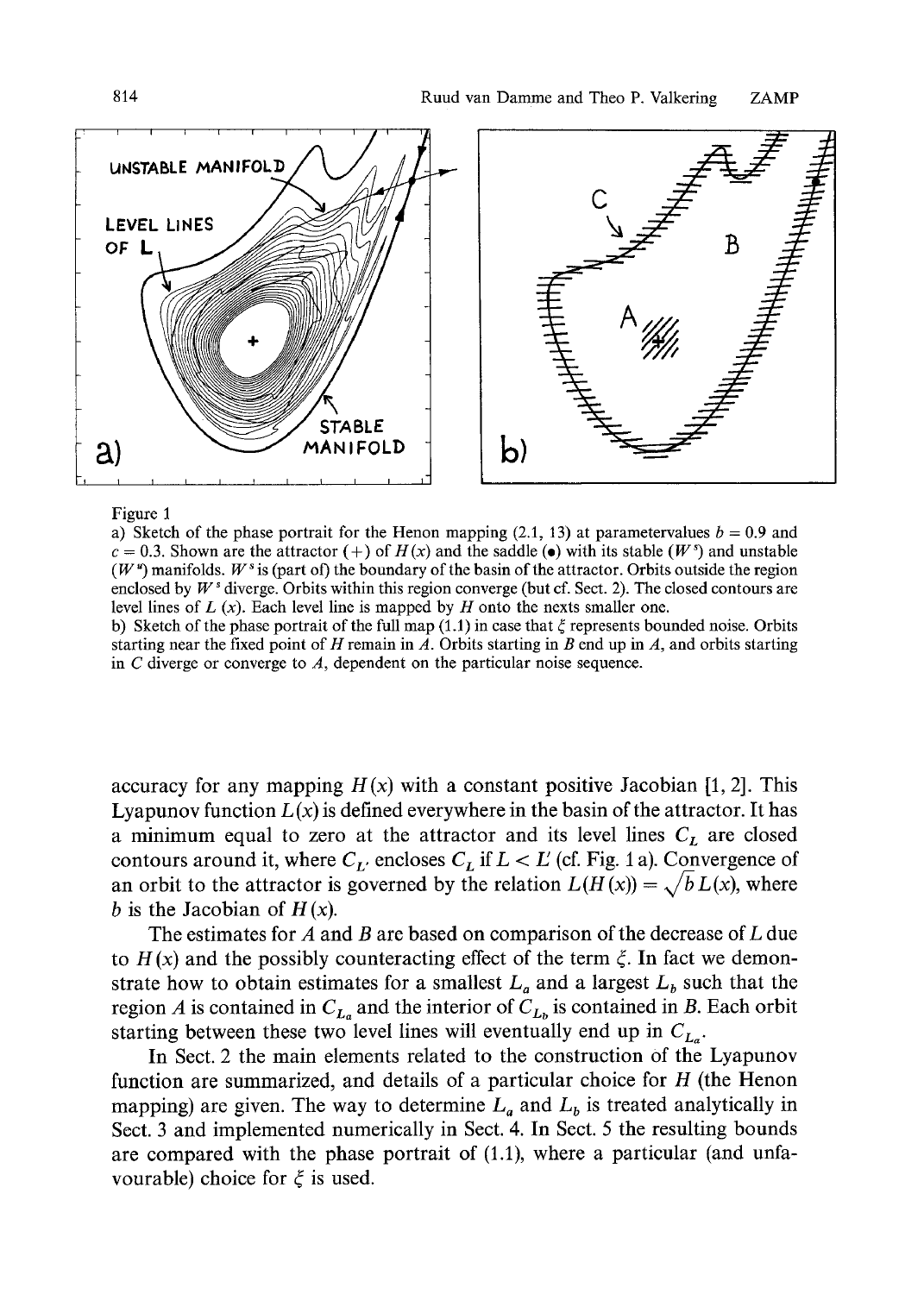# **2. Properties of**  $H(x)$

## **2.1 The Lyapunov function for H (x)**

Let  $H(x)$  in (1.1) have the form

$$
H(x) = Px + Q(x),
$$
\n(2.1)

where  $P$  and  $Q$  denote the linear and higher order terms respectively. The Jacobian is required to be a constant  $b, 0 < b < 1$ . P is supposed to have two complex eigenvalues,  $\lambda$  and  $\lambda^*$ , such that  $\lambda \lambda^* = b$ , so that the origin is a spiral attractor.

First consider the linear map  $x' = Px$ , which describes the approach of an orbit to the attractor at the origin asymptotically. Let S diagonalize P and define a matrix A as follows

$$
A = ST S, SPS-1 = diag(\lambda^*, \lambda).
$$
 (2.2)

With this definition one readily verifies

$$
(Px, APx) = b(x, Ax),\tag{2.3}
$$

where (,) denotes the usual innerproduct in  $\mathbb{R}^2$ . Now observe that the set

$$
E_L = \{x \mid (x, Ax) = L^2\}
$$
\n(2.4)

is an ellipse since  $\vec{A}$  is symmetric and has positive eigenvalues. If  $\vec{S}$  is chosen such that det  $S = 1$ , then  $E_L$  encloses an area  $\pi L^2$ . Relation (2.3) then implies that the linear map  $x' = Px$  transforms the ellipse  $E_L$  into a smaller ellipse  $E_{L1/\overline{b}}$ , which is just  $E_L$  scaled with  $\sqrt{b}$ .

Thus  $(x, Ax)$  is a Lyapunov function for the linearization *Px* of  $H(x)$ . A Lyapunov function for the full nonlinear map, defined on the basin  $B_0$ , can be constructed as follows (for details we refer to [1]). There exists a real analytic transformation  $x(u)$  with real analytic inverse  $u(x)$ , that maps the real u-plane onto  $B_0$  and which satisfies

$$
H(x(u)) = x(Pu), u \in \mathbb{R}^2 \qquad Pu(x) = u(H(x)), x \in B_0.
$$
 (2.5)

This relation expresses the fact that each orbit of  $u' = Pu$  is transformed by  $x(u)$ to an orbit of  $x' = H(x)$  in  $B_0$ , and vice versa by  $u(x)$ . This transformation can be constructed with the aid of the relation

$$
x(u) = \lim_{n \to \infty} H^{-n} (P^n u). \tag{2.6}
$$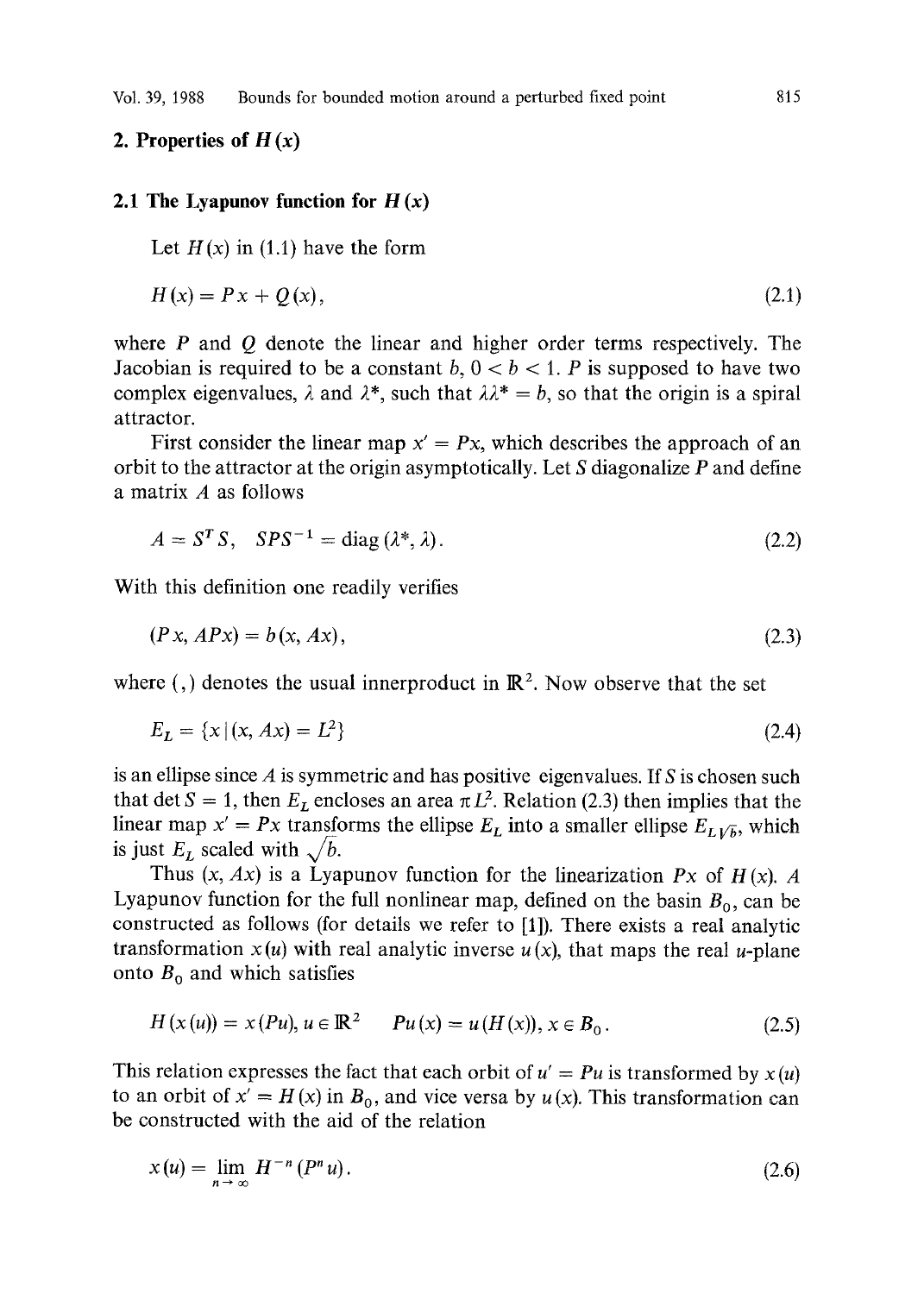A essential property is that  $x(u)$  has Jacobian equal to  $+1$ , so that it preserves area and orientation. For small  $u$  it is approximately the identity,  $x(u) = u + h.o.t.$ 

With the aid of  $u(x)$  we now define the functional L in the basin  $B_0$ 

$$
L(x) = (u(x), Au(x))^{1/2}, \quad x \in B_0.
$$
 (2.7)

With (2.5) one now readily verifies the analogue of (2.3)

$$
L^{2}(H(x)) = (Pu(x), APu(x)) = bL^{2}(x), \quad x \in B_{0}.
$$
\n(2.8)

Since  $L^2$  is nonnegative with only one critical point, a minimum at the attractor, (2.8) governs the convergence of an orbit in  $B_0$  in a way similar to (2.3) in case of the linearised map. The level set  $C_L$ 

$$
C_L = \{x \mid (u(x), Au(x)) = L^2\}
$$
\n(2.9)

is mapped by  $H(x)$  onto the level set  $C_{L\sqrt{b}}$ .

From the definition it is obvious that  $C<sub>L</sub>$  is the image of the ellipse  $E<sub>L</sub>$  by  $x(u)$ . Since  $x(u)$  is area preserving,  $C_L$  encloses an area equal to  $\pi L^2$ . Two ellipses  $E_L$  and  $E_{L'}$  do not have points in common and  $E_{L'}$  encloses  $E_L$  if  $L < L'$ . Consequently the same statements hold for the contours  $C_L$  and  $C_{L'}$ , since  $u(x)$ is invertible and preserves area and orientation. So we conclude:

Each level line is a closed contour around the origin. Two level lines with different L cannot intersect and  $C_L$  encloses  $C_{L'}$  if  $L > L'$ .

The basin boundary can be considered as the limit of  $C_L$  for  $L \rightarrow \infty$  in the following sense: for each x on the boundary dist  $(x, C<sub>L</sub>)$  converges to zero if L goes to infinity.

Figure 2

Schematic graph of  $C_k$  and  $C_m$ . The shaded area is the *a*-neighbourhood of of  $C_k$ . For each x in this neighbourhood it holds  $L(x) \leq m$ , again because of the nested structure of the level lines (cf. after (2.9)). The equality holds precisely at those  $x \in C_k$ ,  $y \in C_m$  which realise the smallest distance.

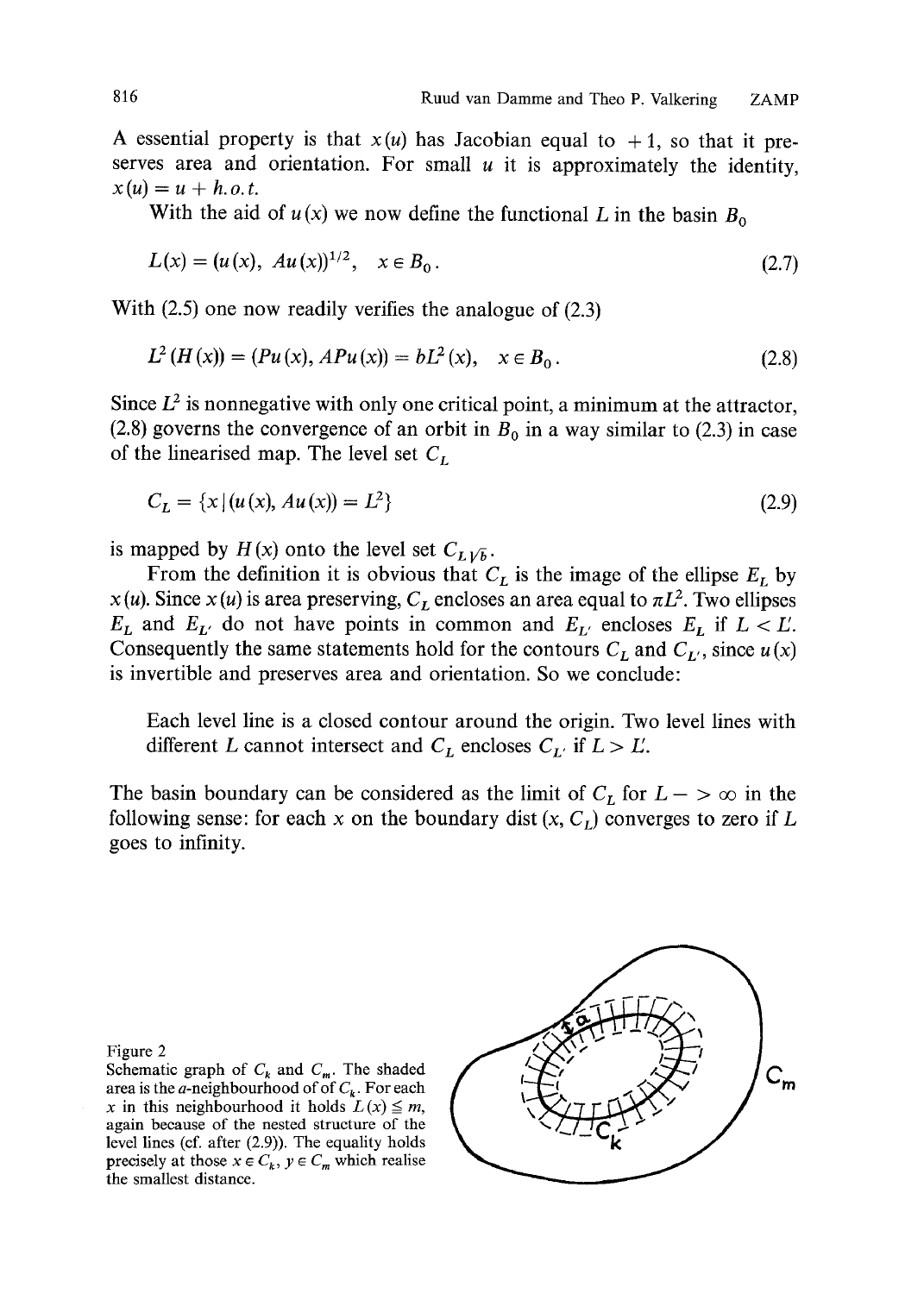We now introduce two functions related to their distance. Let *a(k, m)*  denote the distance between  $C_k$  and  $C_m$ , i.e. (k and m are nonnegative real numbers)

$$
a(k, m) = \min |x - y| \; x \in C_k, \; y \in C_m, \; 0 \le k \le m \; k, m \in \mathbb{R} \,. \tag{2.10}
$$

Using the nested structure of the level lines one can immediately deduce that  $a(k, m)$  increases as a function of m for ficed k. Typically, i.e. unless the basin is the complete  $\mathbb{R}^2$ ,  $\lim_{m \to \infty} a(k, m) = a_{\infty}(k)$  exists and denotes the distance of  $C_k$ to the basin boundary. Furthermore  $a(k, m)$  decreases as a function of k for fixed m, so that the inverse with respect to m exists. This inverse is denoted by  $m(k, a)$ and defined for  $k \ge 0$  and  $0 \le a \le a_{\infty}(k)$ . Again, if one observes that  $C_m$  has a distance  $a(k, m)$  to  $C_k$ , it is clear that  $m(k, a)$  is an increasing function both of k and of a. From Fig. 2 one can observe that  $m(k, a)$  satisfies

$$
m(k, a) = \max L(y) | x \in C_k, |x - y| \le a.
$$
 (2.11)

Finally we define  $d(k)$  which is the distance between  $C_{k\sqrt{b}}$  and  $C_{k\sqrt{b}}$ 

$$
d(k) = a(k\sqrt{b}, k). \tag{2.12}
$$

# **2.2 The Henon mapping**

Our calculations are carried out for the Henon mapping, which we write as [3]

$$
P = \begin{bmatrix} 2c & -b \\ 1 & 0 \end{bmatrix}, \qquad Q(x) = \begin{pmatrix} 2x^2 \\ 0 \end{pmatrix}.
$$
 (2.13)

The origin is a spiral if  $b > c^2$  with eigenvalues  $\lambda$  and  $\lambda^*$ 

$$
\lambda = c + i \sqrt{(b - c^2)}.
$$
\n(2.14)

The matrix A the reads

$$
A = (b - c2)-1 \begin{bmatrix} 1 & -c \\ -c & b \end{bmatrix},
$$
\n(2.15)

The ellipses  $E_L$  have their axes along the two eigenvectors of A. The ratio of their lengths equals  $\alpha_1/\alpha_2$ , in which  $\alpha_{1,2}$  are the eigenvalues of A.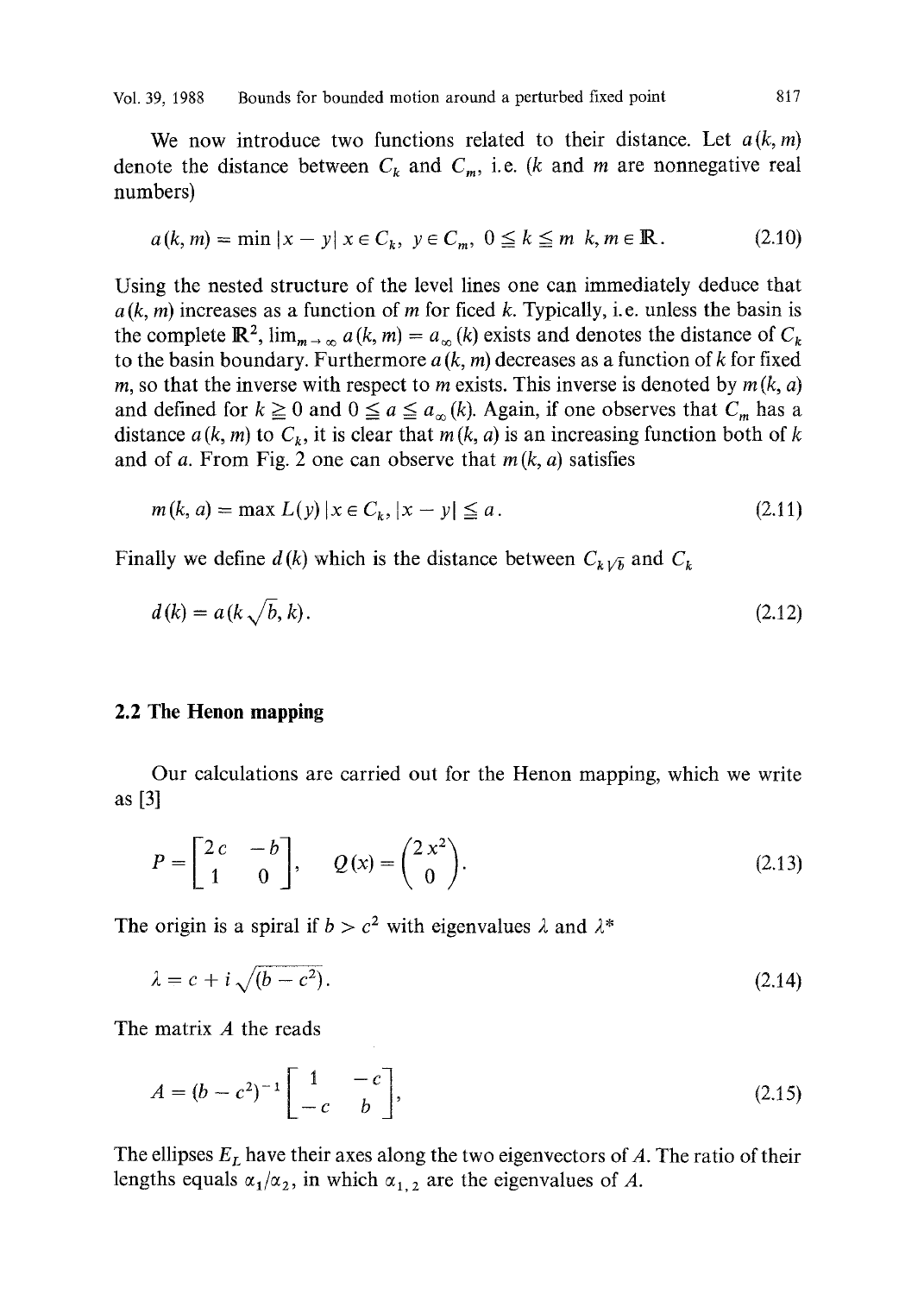The mapping has, apart from the spiral, another fixed point, a saddle at  $x = (D, D)$ , where

$$
D = (b+1)/2 - c. \tag{2.16}
$$

The stable manifold of this saddle forms, for the parameter values considered here, (part of) the boundary  $B_0$ . One way to construct such a manifold is described in [3]. If every orbit on the unstable manifold converges to the spiral, such as in Fig. 1 a, then  $W^s$  is a nonfractal [5] (part of the) boundary of the basin. It is tempting to assume that the region of the plane bounded by  $W^s$  forms the basin. This is not necessarily true, however. There can be other attracting periodic orbits (usually with very narrow basins) in this region as well.

## **3. Determination of the bounds**

In this section it is shown how to determine a smallest  $L_a$  such that  $C_{L_a}$ encloses the "attractor" and a largest  $L<sub>b</sub>$  such that the region enclosed by  $C<sub>L<sub>b</sub></sub>$  is in the "basin". At the same time the critical bound  $\delta_c$  is obtained.

Crucial to determine these quantities is the following observation. Consider the mapping (1.1) and let x be on a level line  $C_L$ . Clearly its image x' is in a  $\delta$ neighbourhood of  $H(x)$ . Thus we obtain immediately (cf. (2.11))

$$
L(x') \le m(\sqrt{b} L(x), \delta) \quad \text{if} \quad \delta < a_{\infty}(\sqrt{b} L), \tag{3.1}
$$

Thus the trajectories  ${L_n}$  of the dynamical system defined by

$$
L = m(\sqrt{b} L, \delta), \quad L \ge 0,
$$
\n
$$
(3.2)
$$

form an upperbound on  ${L(x_n)}$ . A simple example where bounded motion occurs is shown in Fig. 3a. Determination of the fixed points of (3.2) yields  $L_a$ and  $L<sub>b</sub>$ . The critical  $\delta<sub>c</sub>$  is precisely the smallest value of  $\delta$  such that (3.2) has no fixed points.

To obtain these values one has to determine (numerically) the function  $m(\sqrt{b}L, \delta)$  for the given  $H(x)$ . This is straightforward, but we will demonstrate now that essentially the same information can be obtained from  $d(L)$ , which is more simple since it depends on only one variable. Recall that  $d(L)$  denotes (cf. (2.12)) the distance between two level lines  $C_{VbL}$  and  $C_L$ . Its limiting values for small and large values of  $L$  are known analytically

$$
d(L) = \beta L + O(L^2),
$$
\n(3.3a)

$$
\lim_{L \to \infty} d(L) = 0. \tag{3.3b}
$$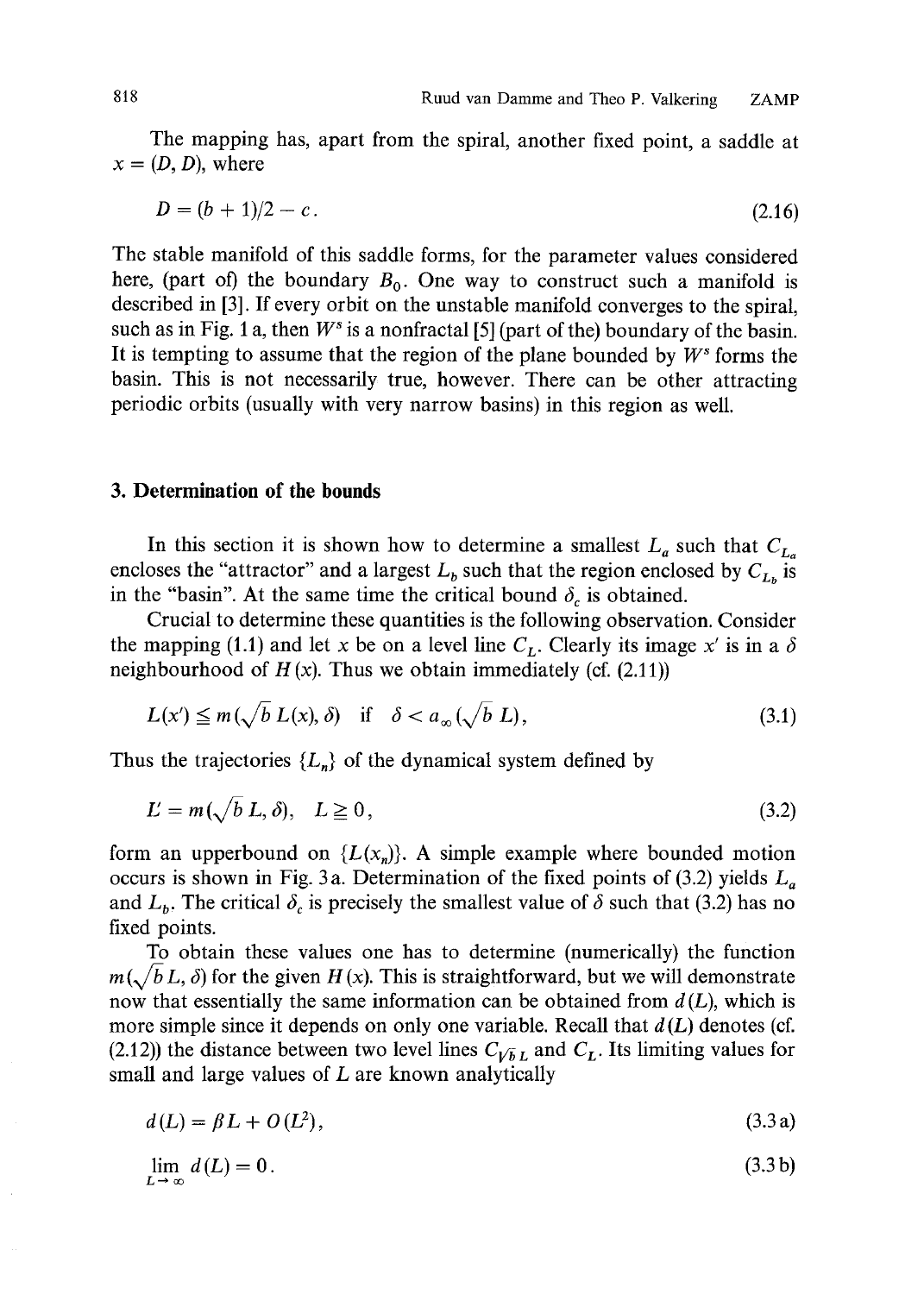

Figure 3

Graphs of  $m(\sqrt{b}L, \delta)$  and of  $d(L)$  in the simplest possible case. In a) also orbits of (3.2) are sketched. If  $\delta < d_m$  orbits of (3.2) starting at  $L_a < L_0 < L_b$  converge monotonically to  $L_a$ .

Since for small L the level lines  $C<sub>L</sub>$  are approximately the ellipses  $E<sub>L</sub>$  (cf. (2.4)), the term  $\beta L$  represents the distance between two ellipses  $E_L$  and  $E_{VbL}$ . Consequently the constant  $\beta$  can be expressed in terms of the matrix A. In fact it holds

$$
\beta = (1 - \sqrt{b})\sqrt{(\alpha_1/\alpha_2)},\tag{3.4}
$$

where  $\alpha_1$  and  $\alpha_2$  are the eigenvalues of A, with  $\alpha_1 < \alpha_2$ . Relation (3.3b) is a consequence of the fact that level sets  $C<sub>L</sub>$  accumulate on the basin boundary for  $L \rightarrow \infty$ . The most simple case is sketched in Fig. 3b.

Now observe that the image of  $x \in B_0$  is in a  $\delta$ -neighborhood of  $H(x)$ . Then since  $H(x) \in C_{VbL}$  and because of the nested structure of the level lines  $C_L$ , it is obvious that

$$
L(x') = L(H(x) + \zeta) \le L(x) \quad \text{if } \delta \le d(L(x)). \tag{3.5}
$$

Now consider Fig. 3 b. If  $\delta < d_m$ ,  $d(L) = \delta$  has two solutions,  $L_a$  and  $L_b$ . Consequently points  $x \in C_L$  are mapped onto points in the region enclosed by  $C_L$  if  $L_a < L < L_b$ . One tentatively concludes that the orbits of such a point finally ends up in  $C_{L_0}$ . Such a conclusion, however, can be drawn in the base of (3.5) only by its relation to (3.1).

This relation is obtained in a straightforward manner. Since  $m(k, \delta)$  is an increasing function of  $\delta$ , we have

$$
\delta \le d(L) \quad \text{iff} \quad m(\sqrt{b} \, L, \delta) \le m(\sqrt{b} \, L, d(L)), \quad \text{for} \ \ 0 \le \delta \le a_{\infty}(L). \tag{3.6}
$$

Because of the definition of m and d one readily sees that  $m(\sqrt{b} L, d(L)) = L$ , so that we obtain

$$
\delta \le d(L) \quad \text{iff} \quad m(\sqrt{b} \, L, \delta) \le L. \tag{3.7}
$$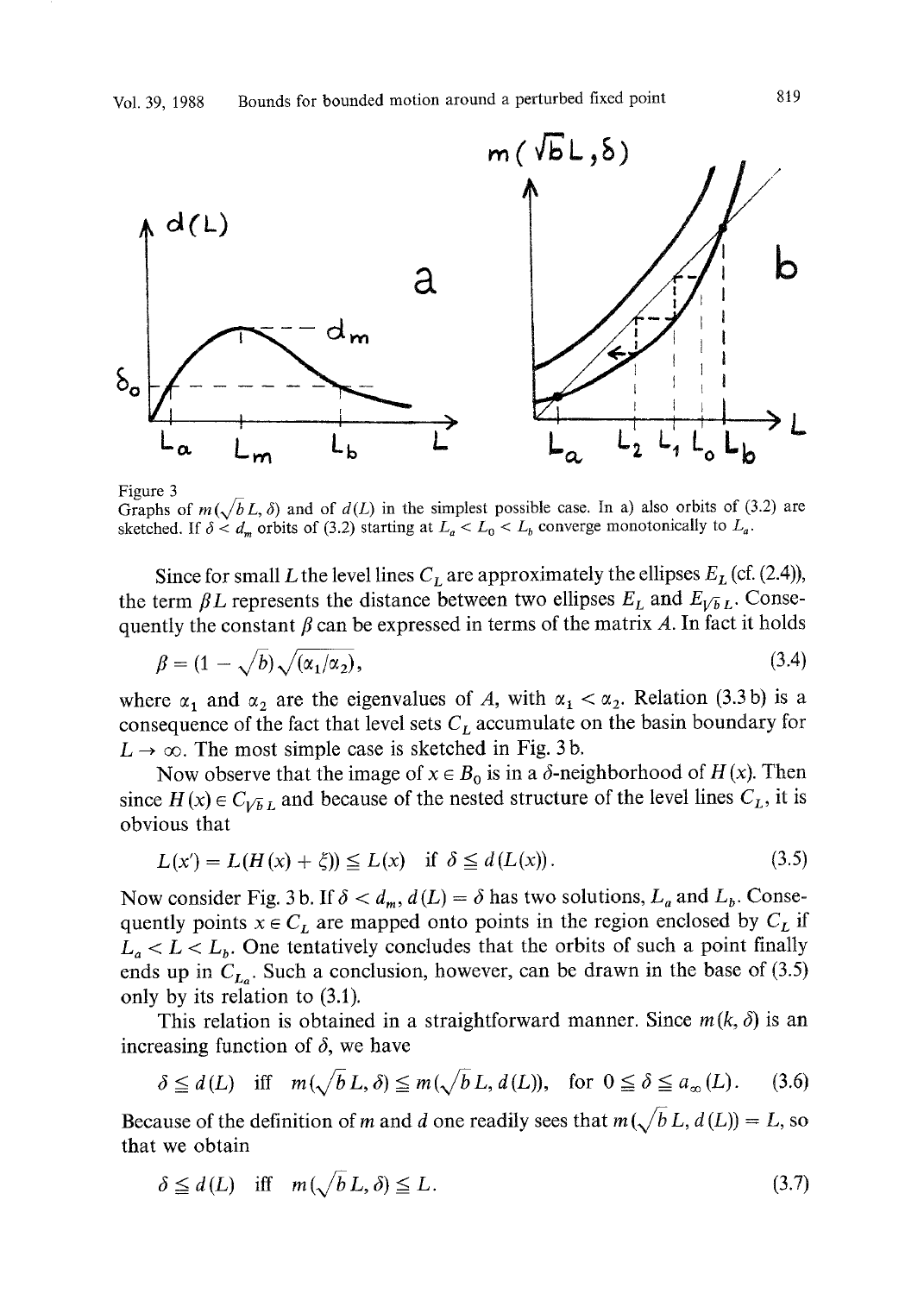

Possible graphs of  $m(\sqrt{b}L, \delta)$  and of  $d(L)$ . In a) also orbits of (3.2) are sketched.

Now observe that one knows all about the relevant properties of the dynamical systems  $(3.2)$  if one knows the fixed points and the values of  $L$  where  $m(\sqrt{b}L, \delta) < L$ . Consequently (3.7) demonstrates that it is sufficient to determine  $d(L)$ .

To interpret these results, consider the simple case of Fig. 3. For  $\delta < d_m$ the dynamical system (3.2) has two fixed points:  $L = L_a$  and  $L = L_b$ . A trajectory starting at  $L_0 < L_a$  increases monotonically and converges to  $L_a$ . A trajectory starting at  $L_a < L_0 < L_b$  decreases monotonically and also converges to  $L_a$ . If  $L_0 > L_b$  a trajectory diverges. Correspondingly for orbits of (1.1) we have

$$
L(x_n) \le L_n \le L_a \qquad \text{if } L(x_0) < L_a,\tag{3.8a}
$$

$$
L(x_n) \le L_n \implies L_a \quad \text{if } L_a < L(x_0) < L_b. \tag{3.8b}
$$

In words, all orbits of (1.1) starting between  $C_{L_a}$  and  $C_{L_b}$  converge to the area enclosed by  $C_{L_a}$ . An orbit starting within  $C_{L_a}$  does not leave the enclosed area and nothing is known about orbits starting outside  $C_{L<sub>b</sub>$ . In the case of Fig. 4 similar conclusions can be drawn. Note however, that the only conclusion we can draw for orbits of (1.1) starting between  $C_{L_p}$  and  $C_{L_{a'}}$  is that they remain within  $C_{L_{\alpha'}}$ . In practical cases it may well occur that these orbits also converge to  $C_{L_0}$ .

## **4. Implementation of the method**

The method described in the previous Sections is implemented for the case that  $H(x)$  is the Henon mapping. The parameters c and b are chosen to be fixed:  $c = 0.1$  and  $b = 0.7$ . We discuss several ways to calculate  $d(L)$ .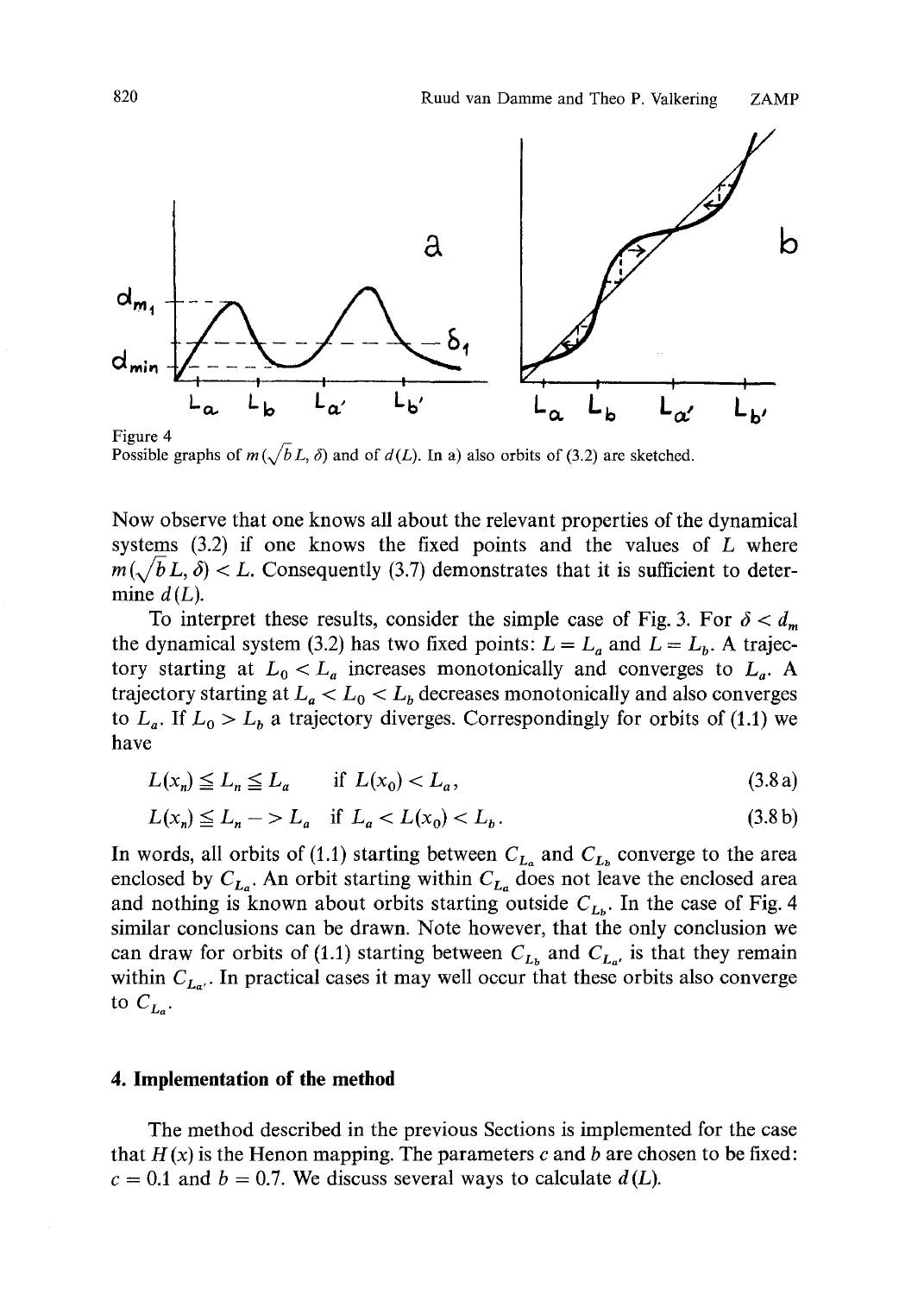To calculate a level line  $C_L$  one starts with an ellipse  $E_L$  (2.4), applies Pn times and then  $H^{-1}$  again *n* times, with *n* sufficiently large (cf. (2.6) and [1]). The distance function  $d(L)$  can then be computed straightforwardly, searching the minimum of  $|x - y|$  with  $x \in C_L$  and  $y \in C_{\sqrt{b}L}$ .

This process to determine  $d(L)$  is simple, in principle at least, but some practical problems arise, particularly for values of  $L$  larger than  $L_m$ . In that case the level lines can have very long tentacles [1]. Consequently the number of pairs of points  $x$  and  $y$  one has to take grows disproportionally with  $L$ . Furthermore even if one starts with an even distribution of points on the initial ellipse  $E_L$ , the distribution of the resulting points on  $C<sub>L</sub>$  is very irregular. This makes the direct calculation of  $d(L)$  time consuming and complicated.

To circumvent these difficulties we develop an approximate method, which uses a Taylor expansion in terms of  $\delta$  of the right hand side of (3.2). It holds

$$
L^{2}(H(x) + \xi) = L^{2}(H(x)) + (\xi, \nabla L^{2}(H(x)) + 1/2(\xi, \nabla \nabla L^{2}(H(x)\xi) + O(\xi^{3}).
$$
\n(4.1)

Here we propose the following approximation for an upperbound of the right hand side. Define

$$
R(L) = \max_{x \in C \setminus \overline{b} \ L} |\nabla L(x)|. \tag{4.2}
$$

Then we clearly have

$$
L^{2}(x') \leq b L^{2}(x) + \delta R(L) + 1/2 \delta^{2} \sigma(H(x)) + O(\delta^{3}), \qquad (4.3)
$$

where  $\sigma(x)$  denotes the largest eigenvalue of  $\nabla \nabla L^2(x)$ . An example of the behaviour of  $|\nabla L(x)|$  along a leve line is shown in [5]. Let the maximum in (4.2) be attained at  $x_0$ . Then define

$$
S(L) = \sigma(x_0), \quad |\nabla L(x_0)| = R(L). \tag{4.4}
$$

Now instead of (3.2) one can use trajectories of the dynamical process

$$
L^2 = bL^2 + \delta R(L) + \frac{1}{2}\delta^2 S(L) \tag{4.5}
$$

as an upper bound for  $L^2(x_n)$ . Obviously, this upper bound is no longer rigorous. It can be improved if  $\sigma$  (in (4.3)) is also maximized on  $C_{V\bar{b}L}$ . However since  $\nabla \nabla L^2(x) = A + O(x)$ , this is not a large improvement for small values of L. For large values of  $L$ , the meaning of  $(4.5)$  is more doubtful because of the unknown effect of the omitted terms.

The analysis above is used in two ways. Firstly the distance between  $x_0$  and  $C_L$  is determined numerically. This function, denoted by  $d_0(L)$  is shown in Fig. 5 a. Secondly we use (4.5) directly. To this end a function  $\overline{d}(L)$  is introduced as the positive root of

$$
(1-b)L^2 = \bar{d}R(L) + 1/2 \bar{d}^2 S(L), \qquad (4.6)
$$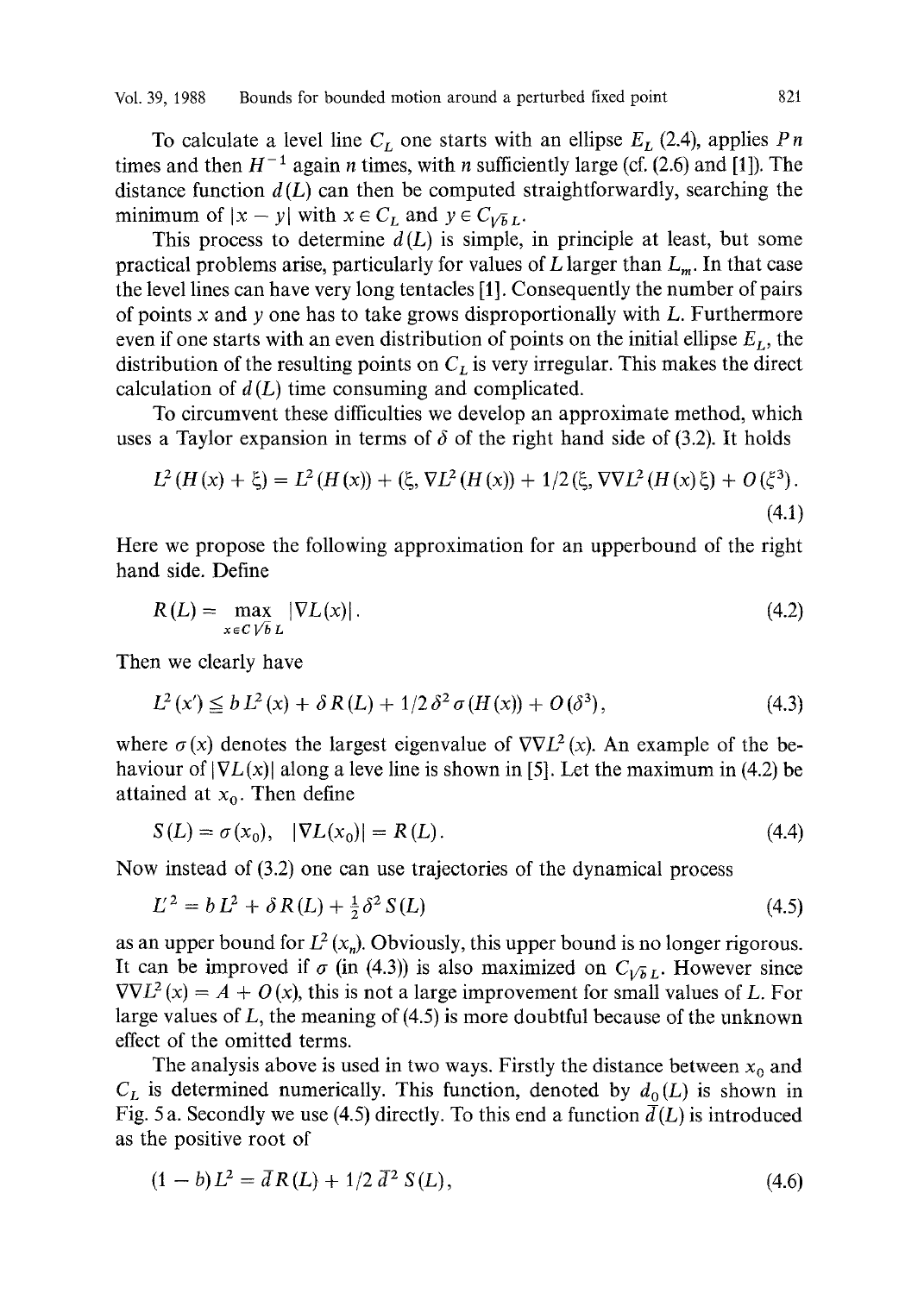

#### Figure 5

"Distance" functions  $d_0(L)$  (cf. (4.2-4)) and  $\overline{d}(L)$  for the Henon mapping at  $b = 0.7$  and  $c = 0.1$ ;  $o$  denotes the distance function obtained with the quadratic norm  $(x, Ax)$ . Some directly calculated values of  $d(L)$  are indicated with  $\bullet$ . These graphs predict that there is bounded motion for  $\delta$  < 0.04. Observe that there is almost no difference between  $d_0$  and  $\overline{d}$ . For L up to  $\approx 0.9 L_m$  the calculated values of  $d(L)$  coincide with  $d_0(L)$ , which is in agreement with the inequality  $d_0 \geq d$ . For L bigger than that, however, these values exceed  $d_0$  which seems to contradict this inequality. This demonstrates the difficulty in calculating d as mentioned. In b) level lines at  $L = b^{n/2} L_m$  with  $|n| \leq 3$  are shown. The thick central line corresponds to the maximum  $d_m$ .

which is given

$$
\bar{d}(L) = (-R + \sqrt{(R^2 - 2S(b - 1)L^2)})/S.
$$
\n(4.7)

Clearly now the analogue of (3.7) holds

$$
\delta \le \overline{d}(L) \quad \text{iff} \quad L^2 \ge b L^2 + \delta R(L) + \delta^2 S(L). \tag{4.8}
$$

Comparing  $d_0(L)$  and  $\bar{d}(L)$  in Fig. 5, one observes that these curves almost coincide. For sake of comparison we also show in this graph a few values of  $d(L)$ obtained by direct calculation as mentioned at the beginning of this Section. For  $L < L<sub>m</sub>$ , this method yields value on de graphs  $d_0(L)$  and  $\bar{d}(L)$ .

For the interpretation of the bounds found with  $d_0(L)$  recall that, by its definition,  $d(L) \leq d_0(L)$ . This implies that the values calculated with  $d_0(L)$ , indicated with a subscript c, always satisfy  $L_{ac} < L_a$ ,  $\delta_{cc} > \delta_c$  and  $L_{bc} > L_b$ .

The analysis above is based on the "best" Lyapunov function for the basin, incorporating fully the nonlinear aspects of the mapping. In principle one can apply the same method on the basis of the quadratic norm  $(x, Ax)^{1/2}$ , related to the linearisation of the map. This however gives results which are inferior to those above. In that case one starts with an ellipse,  $(x, Ax)$  is constant, and determines the maximum value of  $(H(x) + \xi, A(H(x) + \xi))$  for  $\xi \le \delta$ . In this way one obtains a relation similar to (4.5), with L representing the value of the quadratic norm. The resulting function distance function is shown in Fig. 5 a.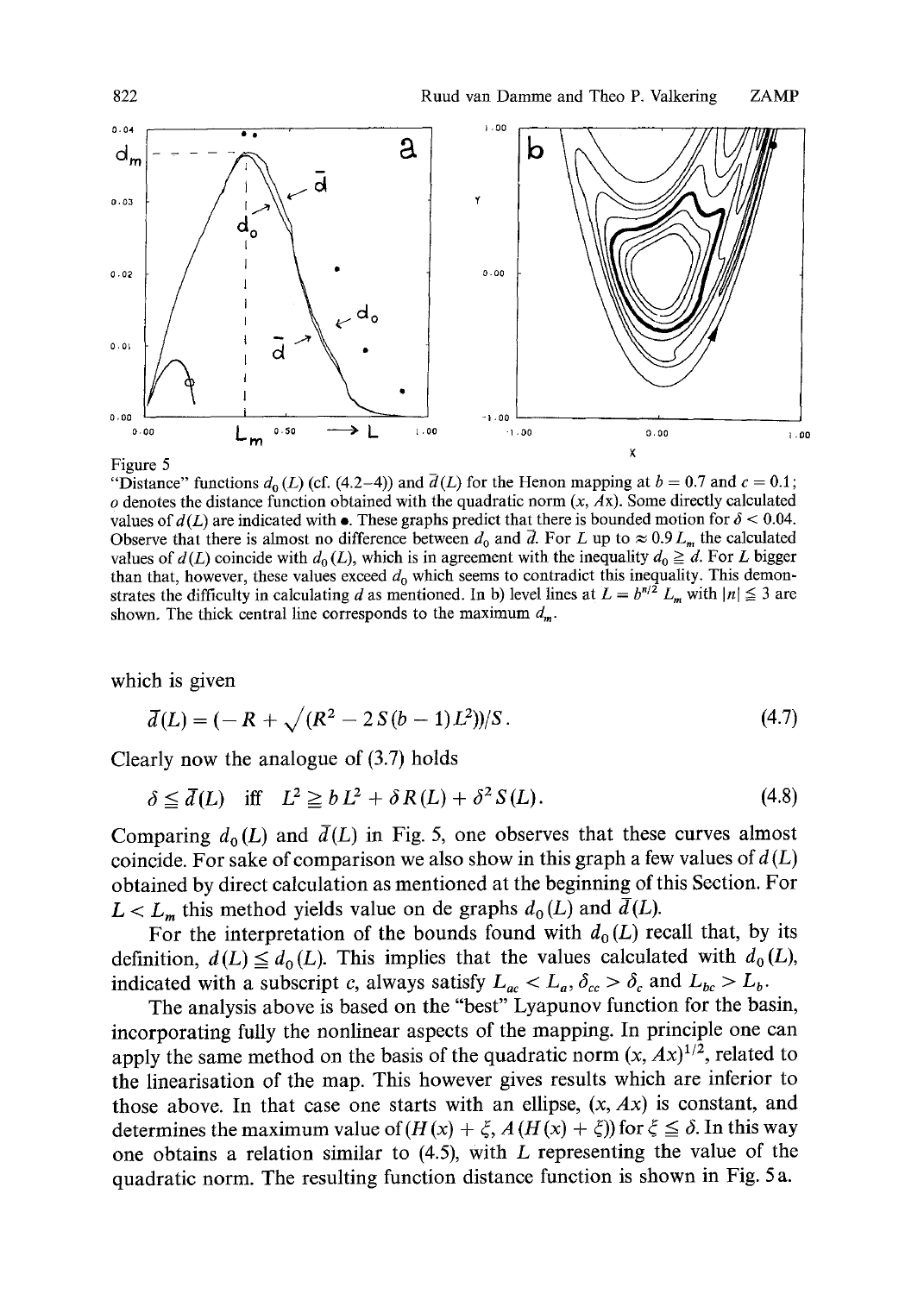We conclude that both  $d_0(L)$  and  $\bar{d}(L)$  are expected to yield useful approximations for  $L_a$ ,  $L_b$  and  $\delta_c$ . Values obtained with the quadratic norm are obviously inferior.

### **5. Comparison with experiment**

Here we make a special, unfavourable, choice for  $\xi$  and compare the values of  $L_a$ ,  $L_b$  and  $\delta_c$  that are obtained in Sect. 4 with the results for this particular map.  $H$  is the Henon mapping  $(2.13)$ .

Write  $\xi$  in (1.1) as

$$
\xi = \delta(\cos \varphi, \sin \varphi) \tag{5.1}
$$

and consider the mapping

$$
x' = H(x) + \xi(\varphi_0),\tag{5.2a}
$$

where  $\varphi_0$  is chosen in such a way that

$$
L(H(x) + \xi(\varphi)) \le L(H(x) + \xi(\varphi_0)) \quad \text{for } 0 \le \varphi \le 2\pi,
$$
 (5.2b)

i.e. after each step L is a large as possible within the restriction  $|\xi| \leq \delta$  (cf. (1.2)). Note that  $\varphi_0$  is not necessarily unique for each x. In that case we pick one of the maximizing values at random.

First we test the meaning of  $C_{L_a}$  and  $C_{L_b}$  as obtained from Fig. 5 a. Choose  $\delta = 0.03$ , somewhat smaller than the maximumvalue of d. To determine the region A, i. e. the "attractor" of the mapping, choose a set of initial points evenly distributed on the contour  $C_{L_n}$ . The orbits of these initial points all appear to end upon the contour  $C_A$  shown in Fig. 6. The same holds for orbits starting close to the origin. The value of  $L(x)$  for  $x \in C_A$  varies from 0.6  $L_a$  to 0.7  $L_a$ . We conclude that  $C_{L_a}$  gives a safe upper bound for the "attracting" set A.

Then, for the same value of  $\delta$ , choose initial conditions on radii  $x = \alpha (\cos \psi, \theta)$  $\sin \psi$ ). For fixed  $\psi$  the smallest value of  $\alpha$  for which the orbit does not converge to  $C_A$  was determined. Doing this for several  $\psi$  the contour  $C_B$  shown in Fig. 6 was obtained. Actually every orbit within  $C_B$  converges to  $C_A$ . Now  $L(x)$  varies from 1.25  $L_b$  to 1.5  $L_b$  for  $x \in C_B$ . Consequently  $C_{L_b}$  gives a safe lower bound for  $C_{\mathcal{B}}$ .

Secondly the largest value of  $\delta$  such that there is bounded motion about the origin was obtained as follows. Let  $a_n$  denote the  $n<sup>th</sup>$  iterate of the origin. Determine for given  $\delta$  the smallest  $N(\delta)$  such that  $|a_N|$  is bigger than a suitably chosen large number  $M$ . Here  $M$  is such that an orbit which comes outside the circle with radius  $M$  runs of to infinity. The result was that orbits starting at the origin remain bounded for  $\delta \approx 0.06$ . Observe that this is well above the critical value 0.04 predicted by Fig. 5.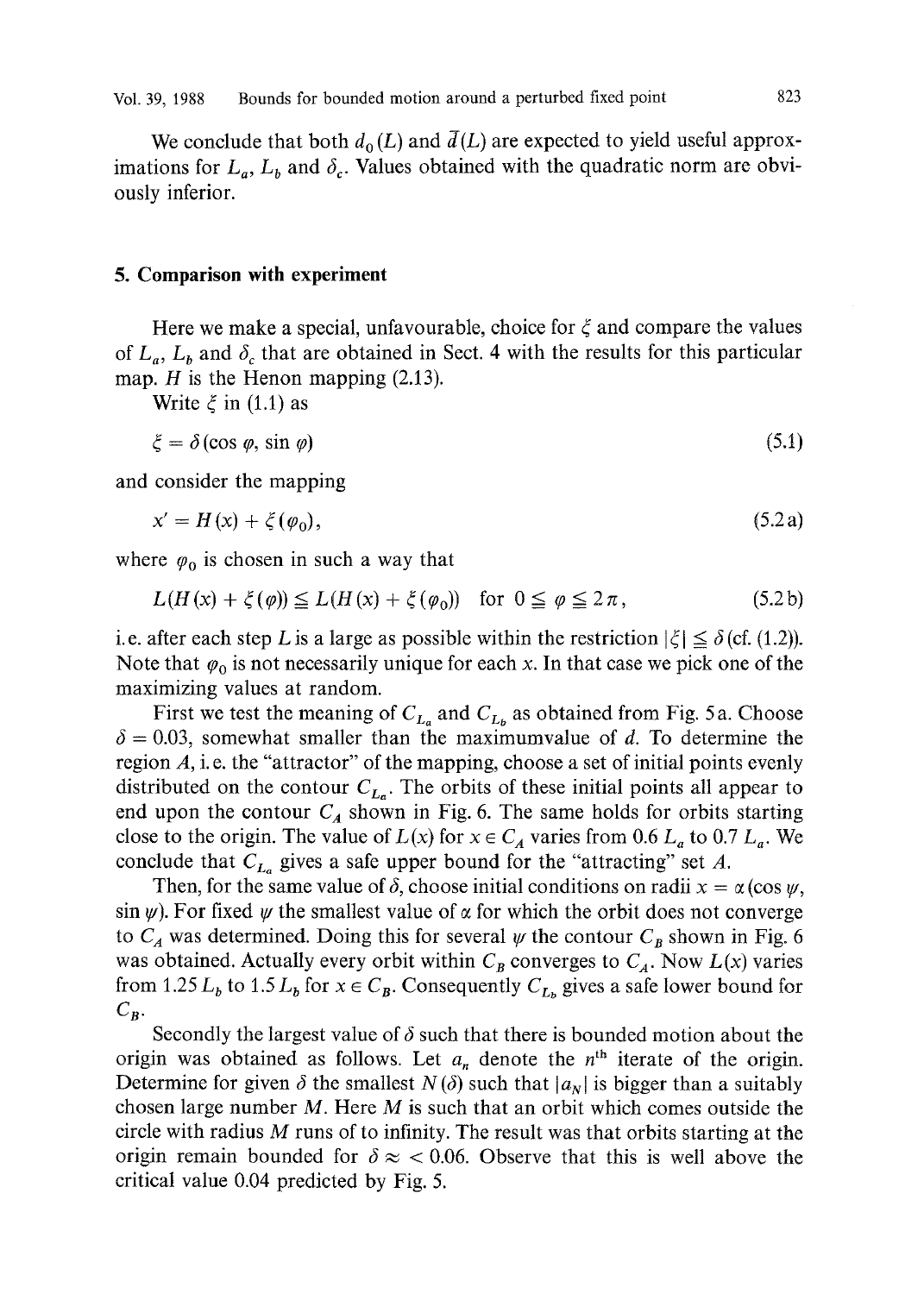

#### Figure 6

Comparison of the predictions in Sect. 4 with the actual orbits of the mapping (5.2) for  $\delta = 0.03$ . The two bounds of the shaded area are  $C_{L_a}$  and  $C_{L_b}^-$ , as obtained from Fig. 3. Each orbit in this area certainly ends up within  $C_{L_n}$ , i.e. independent of the choice for  $\xi$ . The contours  $C_A$  and  $C_B$  are obtained directly from the mapping (5.2). An orbit within  $C_A$  converges to  $C_A$ . Each orbit within these two contours ends up on  $C_A$ . Outside  $C_B$  there are orbits that diverge.

To conclude, the present method yields not very sharp but safe predictions for the "attracting set" A near the attractor of the "undisturbed" system  $x' = H(x)$  and for the "basin of attraction" B. A safe lower bound is given for the maximally allowed value of the "perturbation" strength  $\delta$ , so that the extended system still has a stable "asymptotic state" containing the original one. In practice, in many cases, such as bounded noise, the decrease if L at each step is bigger than the one as chosen in this Section. Consequently the predictions are less sharp but even safer. In the case of Gaussian noise the predictions are no longer rigorous. But one must expect that this method yields useful results as long as the terms do not exceed our critical value  $\delta_c$ .

# **Acknowledgement**

One of us (RvD) is financially supported by the Stichting voor Zuiver Wetenschappelijk Onderzoek (ZWO) via the "Stichting Fundamenteel Onderzoek der Materie" (FOM).

### **References**

- [1] T. P. Valkering, *The shape of the basin of attraction and transients via transformation to normal form.* Physica *27D,* 213-223 (1987).
- [2] V. I. Arnold, *Geometrical methods in the Theory of Ordinary Differential Equations* (Springer, New York 1983).